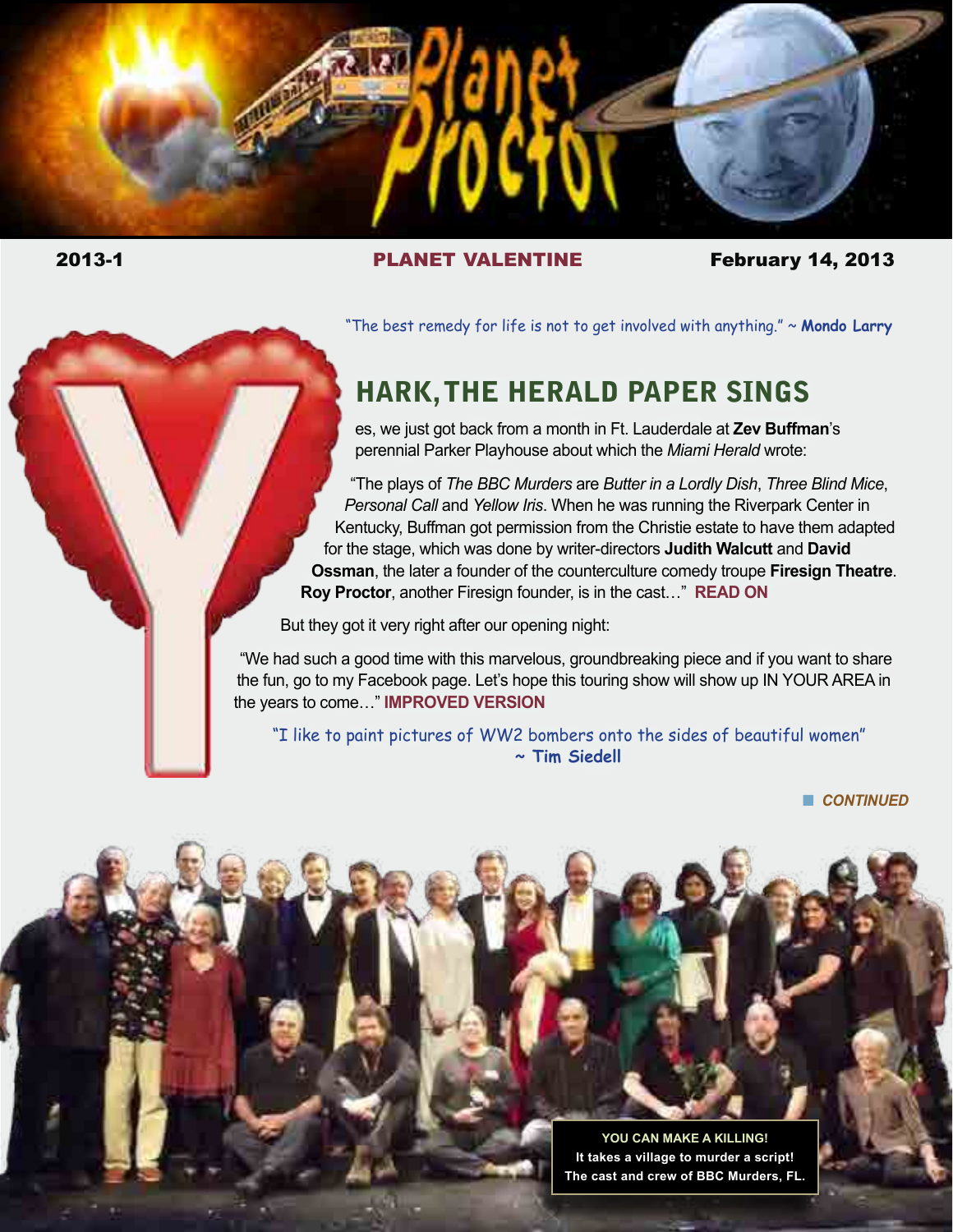"When scientific power outruns moral power, we end up with guided missiles and misguided men." ~ **Martin Luther King**

### SING OUT THE OLD, BRING IN THE NEW

One of the biggest sensations of the past year was the unprecedented success of the video by Korean singer **Psy** (for Psychotic), "**Gangnam Style**," which refers to an upscale neighborhood in Seoul. But what's truly fascinating are how touching the lyrics are, even in an awkward translation. Sing along:

"Oppa is Gangnam

style, Gangnam style: A girl who is warm and humane during the day, a classy girl who know how to enjoy the freedom of a cup of coffee, a girl whose heart gets hotter when night comes -- a girl with that kind of twist.

"I'm a guy -- a guy who is as warm as you during the day, a guy who one-shots his coffee before it even cools down, a guy whose heart bursts when night comes -- that kind of guy.

"On top of the running man is the flying man, baby, baby. I'm a man who knows a thing or two. On top of the running man is the flying man, baby baby. I'm a man who knows a thing or two.

"You know what I'm saying . Oppa is Gangnam style – Eh, Sexy Lady, Oppa is Gangnam style – Eh, Sexy Lady, oh oh oh oh!"

#### **[SEE FOR YOURSELVES](http://www.kpoplyrics.net/psy-gangnam-style-lyrics-english-romanized.html)**

"Don't cry because it's over. Smile because it happened." ~ **Dr. Seuss**

THROUGHOUT THE 'PLANET,' CLICKING BOLD, DARK RED TYPE OPENS A RELATED INTERNET LINK.

#### INSURANCE ASSURANCE

**Alien Abduction Insurance**: Believe it or not, a Londonbased firm has sold more than 30,000 alien abduction insurance policies throughout Europe. Of course, you'll need to provide proof of the occurrence to file a claim. If you're a believer, a little green could save you from the little green men.



**No wait... Sorry. I'm thinking of whiskey. It's whiskey that does all that stuff.** 

**Never mind**

#### **Don't Forget Werewolves, Vampires and**

**Ghosts**: Are you a little too into the TV series "True Blood?" No problem. There's an insurance policy for you, too. **The Royal Falcon Hotel** in Lowestoft, England, for example, insured its staff and customers against death and disability caused by ghosts, poltergeists and other abnormal phenomena.

**PSI STYLE Gangnam romance.**

**Ransom Reimbursement**: Multinational corporations have been known to secure policies for kidnapping, just in case their executives are abducted in another country while on a business trip. But individuals can also purchase this insurance if they so desire. How does it work? The insurance company will deploy a team of negotiators, and will reimburse the ransom price up to your policy limits.

**Celebrities And Other Irreplaceable Talents**: From rock stars to athletes, the list of over-the-top celebrity insurance policies is a long one, often with major payouts. In fact, just about any body part you can think of has been insured. Here are just a few.

**n** CONTINUED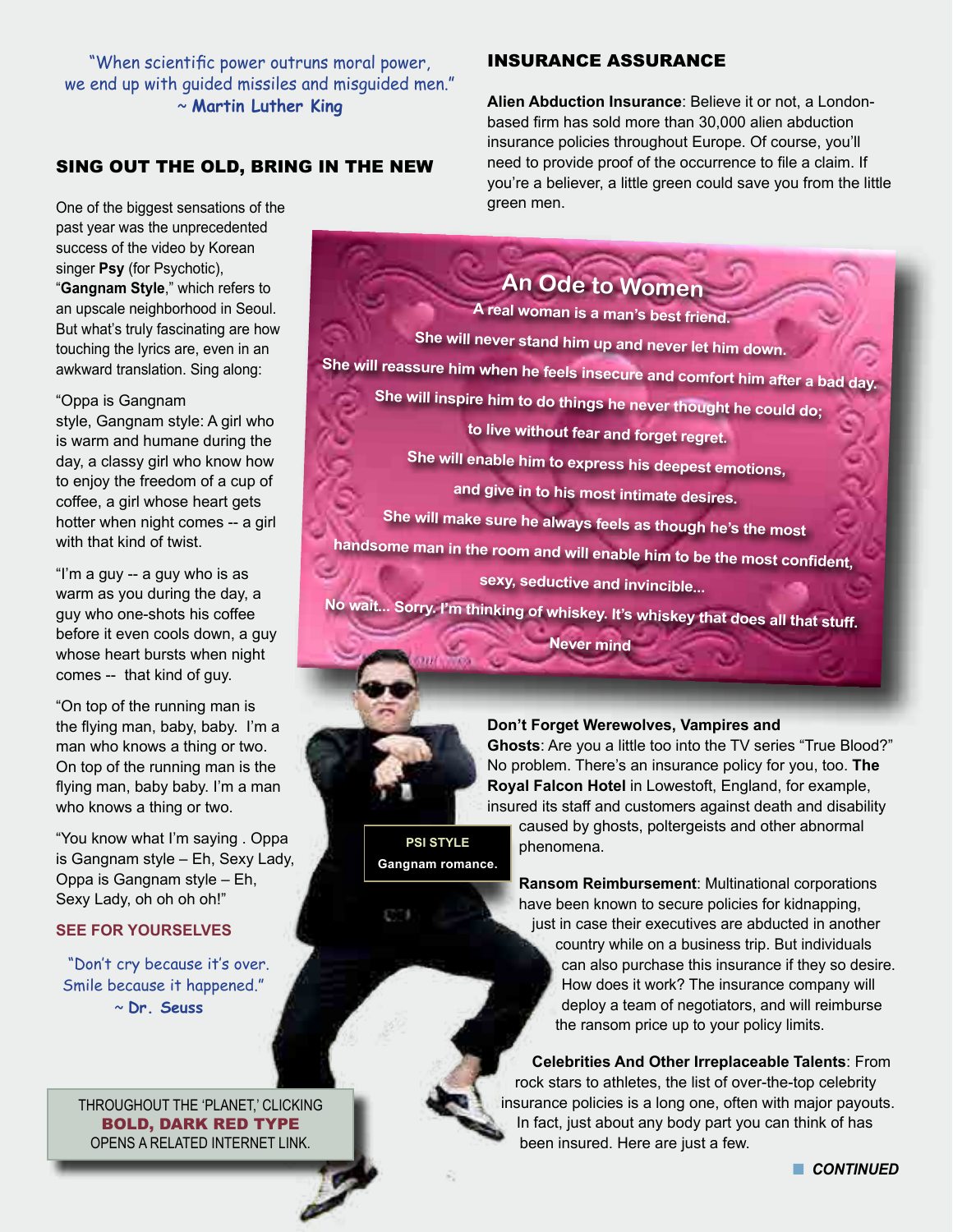#### **A Dutch Winemaker's Nose**:

After hearing about a man who lost his sense of smell in a car accident, winemaker **Ilja Gort** took out an \$8 million policy on his nose. Under the terms of the policy, he is barred from riding a motorcycle or working as a knife thrower's assistant or fire-breather, among other things.

**Gene Simmons**: You don't always have to insure the entire body. Gene Simmons, the legendary bassist for the '70s rock band **Kiss**, allegedly insured his tongue for \$1 million when the band was in its prime.

**Troy Polamalu's Hair Endorsement**: Policies on athletes don't have to be about performance. For

example, this **Pittsburgh Steeler** is a star on the field, but **Proctor & Gamble** has something more specific in mind with their endorsement deal. As the star of their shampoo commercial, he has had his famous hair insured for \$1 million.

"Compassion, in which all ethics must take root, can only attain its full breadth and depth if it embraces all living creatures and does not limit itself to mankind." - **Albert Schweitzer**

# A FISHY STORY

Saturday morning I got up early, put on my long johns, dressed quietly, made my lunch, grabbed the dog, slipped quietly into the garage to hook the boat up to the truck, and proceeded to back out into a torrential downpour. There was snow mixed with the rain and the wind was blowing 50 mph. I pulled back into the garage, turned on the radio, and discovered that the weather would be bad throughout the day.

I went back into the house, quietly undressed, and slipped back into bed. There I cuddled up to my wife's back, now with a different anticipation, and whispered, "The weather out there is terrible."

She sleepily replied, "Can you believe my stupid husband is out fishing in that sh\*t?"



"I believe in an aristocracy of the sensitive, the considerate and the plucky…They represent the true human tradition, the one permanent victory over cruelty and chaos." ~ **E.M.Forster**

#### AW, SHOOT!

The NRA was founded in 1871 by two Yankee Civil War veterans

**FOLLIES OF TROY Polamalu's the only football player afraid of the Clippers.**

who felt that war dragged on because more urban **Northerners** could

not shoot as well as rural Southerners. Its motto and focus until 1977 was not fighting for constitutional rights to own and

use guns, but Firearms Safety Education, Marksmanship Training, and Shooting for Recreation, which was displayed in its national headquarters. **[WHA' HOPPEN'D?](http://www.alternet.org/suprising-unknown-history-nra)**

"If sex with 4 people is called a foursome, and sex with 3 people is called a threesome, and sex with 2 people is called a twosome – now I understand why they call me handsome." ~ **Phil's Phunny Phacts**

#### **CYBERNOTES**

Recent email from friends far and wide: "Thought you'd like to know that the first **Fifth Third Bank** radio spot we did ("Sign... Rrrip... Stamp... Seal...") was the recipient of a **Marcom Award**," writes **Tim Best** of the **Martin Retail Group** in Birmingham, Alabama. "The awards are based out of Dallas and are a national and international marketing honor. Our spot was selected from among 6,000 entries, and only about 8 percent of those entries wound up winning an award. So, that's pretty cool. The bank was thrilled, my bosses were pleased, and I'm very grateful," adds Tim. And best of all, he concludes, "Let's do more next year!"

Then **Scott Jonson** wrote: "My wife got drunk at dinner the other night and was blaming men for her hot flashes. I called her on it today, and she started back up: 'MENopause. MENstruation – MENtal anguish!' My wife never makes jokes." **n** CONTINUED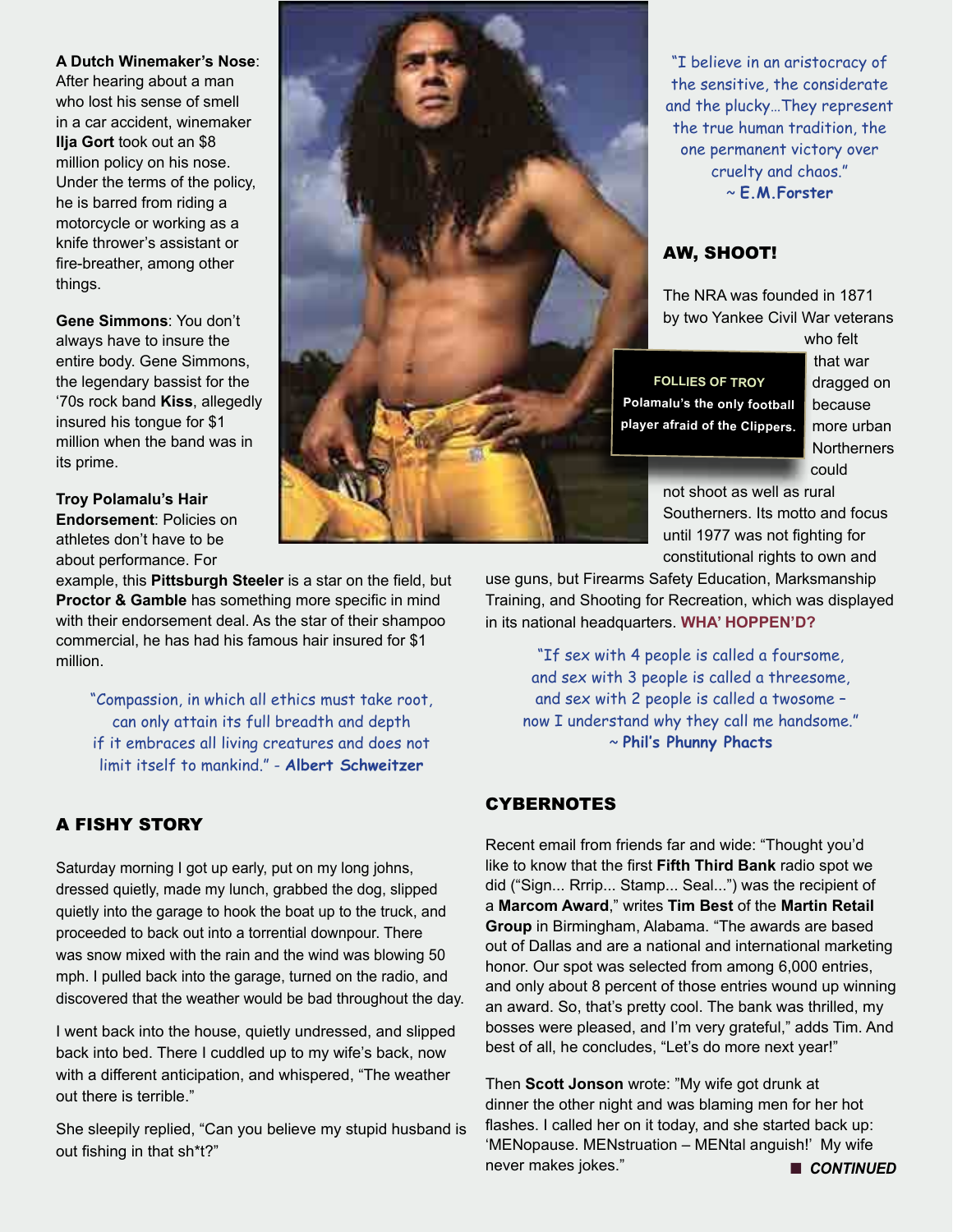And the **Firesign** has done it yet again - **CBC Radio** reports they are selling mouse kabobs in Malawi. "Rat in a Box!" **[CHECK IT OUT](http://www.youtube.com/watch%3Fv%3DdY-FOI-9SOE)**

"Make things as simple as possible, but no simpler." ~ **Albert Einstein**

#### HERE'S MUD IN YOUR EYE

A farmer had five female pigs. Times were hard, so he decided to take them to the county fair and sell them. At the fair, he met another farmer who owned five male pigs. After talking a bit, they decided to mate the pigs and split everything 50/50.

The farmers lived 60 miles apart. So they agreed to drive 30 miles each to a field in which the pigs could mate. The first morning, the farmer with the female pigs got up at 5 a.m., loaded the pigs into the family station wagon, which was the only vehicle he had, and drove the 30 miles.



While the pigs were mating, he asked the other farmer, "How will I know if they are pregnant?" The other farmer replied, "If they're lying in the grass in the morning, they're pregnant. If they're in the mud, they're not."

The next morning the pigs were rolling in the mud. So he hosed them off, loaded them back into the station wagon and proceeded to try again. This continued each morning for more than a week and the farmers were about worn out.

About two weeks later the farmer with the female pigs was too tired to get out of bed. He said to his wife, "Honey,

please go look outside and tell me whether the pigs are in the mud or in the grass."

"Neither," replied his wife, "they're all in the station wagon and one of them is honking the horn."

"We're rooting for more cold weather." ~ **Police Commissioner Raymond Kelly** of NYC, which went without a murder for over 9 days.

#### LONG LIVE THE WHIZ

In the end-of-the-year issue of *USA Today*, in the Passages section, was this entry: "**Peter Bergman**, 72, founder of Firesign Theatre, the comic quartet that channeled the absurdist sensibility and chaotic impulses of the countercultural 1960s and '70s into a popular radio show and several cult-classic albums. Complications of leukemia, March 9." And the *LA Times* also ran a **[MENTION](http://www.latimes.com/news/obituaries/la-me-2012notables-gallery%2C0%2C1269713.photogallery)**.

"The English language is the linguist's anguish." ~ **David Tingley**

#### WELL . . .

When he died in 1974, **Jack Benny**'s will read that his

widow, **Sadie Marks** (better known as **Mary Livingstone**), shall have a single longstemmed rose delivered to her every day for the rest of her life.

Sadie died nine years later on June 30, 1983. In the time between her and her husband's demise, Sadie received over 3200 roses!

Happy Valentine's Day.

An anagram for President Obama is "Dreamboat Penis." ~ **Jon Gwynne**



**HISTORIC THREESOME Benny, Marks, and Eddie Anderson as Rochester**